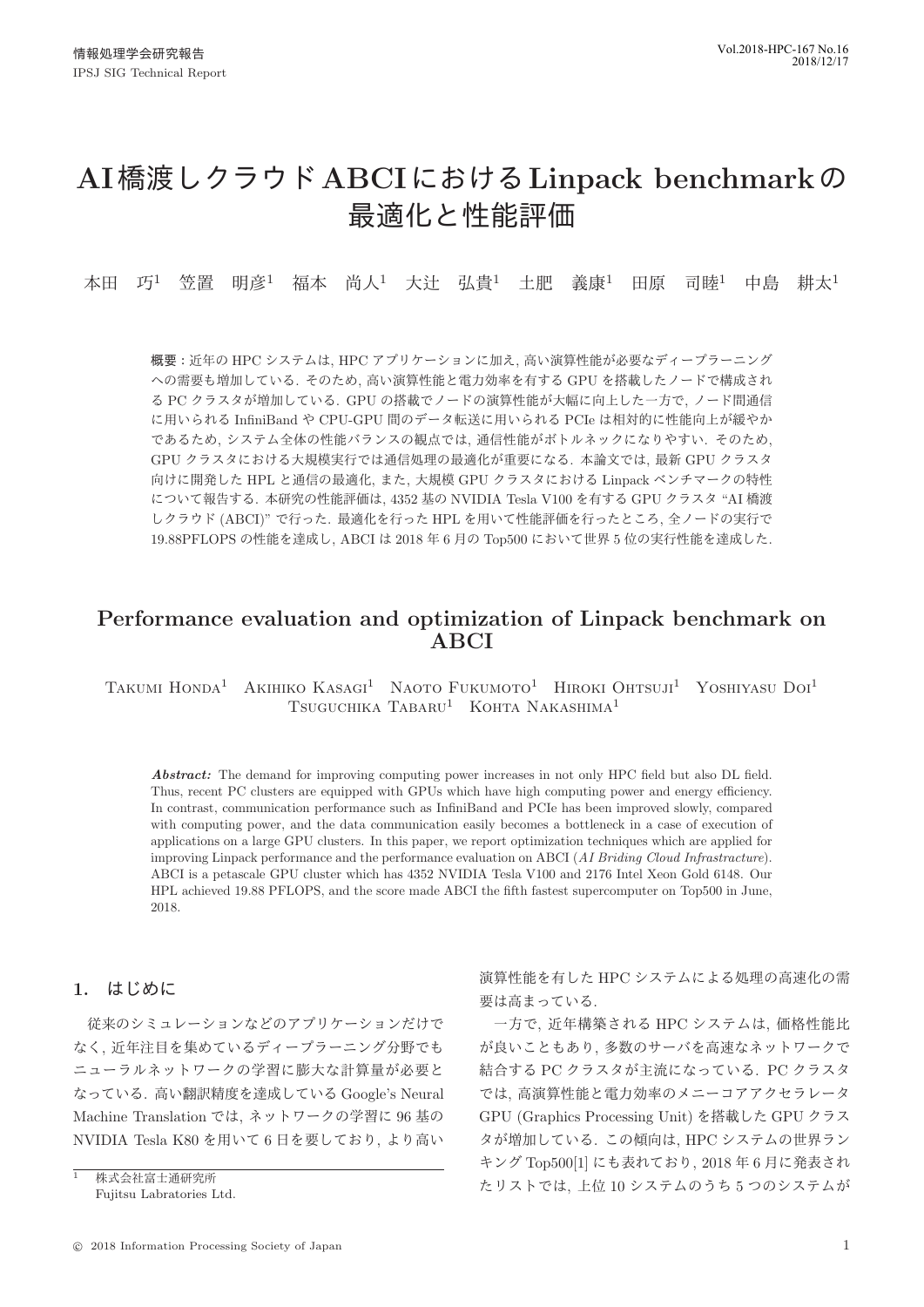GPU クラスタであり、新たに増えた総演算性能の約 56%が GPU によって得られたものである. 2018年6月の Top500 で新たに国内トップの HPC システムになった ABCI (AI 橋渡しクラウド)[2] も, 4352 基もの NVIDIA Tesla V100 を搭載した国内最大の GPU クラスタである.

本論文では、最新 GPU を搭載した GPU クラスタ向け HPL (High-Performance Linpack)[3] と, ABCI における HPL の性能向上のために適用した最適化技術を報告する. Linpack ベンチマークは、密行列を係数行列とする連立一 次方程式を解くアプリケーションであり、性能指標とし て Top500 でも用いられている. 本研究では、CPU クラス タ向けの Linpack の MPI 並列実装である HPL をベース に、GPU クラスタ向けの HPL を開発した. GPU クラスタ 向け HPL の最適化として、プロセス間通信と CPU-GPU 間のデータ転送の最適化を行った. 最適化を行った我々 の HPL を用いて ABCI の Linpack 計測を行ったところ 19.88PFLOPS の性能を達成し, ABCI は 2018 年 6 月の Top500 において5位にランクインし国内1位のシステム となった.

本論文の構成は以下のとおりである. 2 章では, ABCI の 構成について述べる. 3 章では, Linpack ベンチマークの実 装の1つであり、本研究で基とした HPL について説明す る. 4 章では, 開発した最新 GPU クラスタ向け HPL の実 装と最適化手法について説明する. 5 章では、我々の開発し た HPL の評価結果について述べ、6章で結論を述べる.

# **2. ABCI**

ABCI (AI 橋渡しクラウド) は、高性能計算システム. 大 容量ストレージシステムで構成されており、各システムの ノード間は InfiniBand により接続されている. 以降では, 本論文に関連の深い高性能計算システムについて述べる.

#### 2.1 高性能計算システム

ABCI の高性能計算システムは, 計算ノード 1088 台, マ ルチプラットフォームノード 10台, インタラクティブノー ド4台, 管理サーバ・ゲートウェイノード 15 台などで構成 されている [2]. 計算ノードは PRIMERGY CX2570 M4 で あり、計算ノード群は図1に示すように34ノード搭載した ラック 32 台で構成されている.

#### 2.1.1 計算ノード

ABCI の計算ノードは、図 2 に示すように Intel Xeon Gold 6148 を 2 基搭載しており 384GB のメモリを共有して いる. アクセラレータとしては, HPC 向けの GPU である NVIDIA Tesla V100 を 4 基搭載している. 図 2 からも分か るように、同じ CPU に接続されている2基の GPU は PCI スイッチを用いて PCIe Gen3 ×16 を共有している. また, 4 基の GPU は互いに 2 本の NVLink2 で接続されており. GPU 間の高速なデータ転送が可能である. CPU と GPU の



図 1 ABCI の計算ノードのインターコネクト

理論倍精度演算性能はそれぞれ約 1.5TFlops, 7.8TFlops で あり、ノードあたりの理論倍精度演算性能は約 34.2TFlops である. また、計算ノードは2つの IB HCA (InfiniBand Host Channel Adapter) を持ち、2 本の InfiniBand EDR が 異なる Leaf スイッチに接続されている.



図 2 CX2570M4 の構成

#### 2.1.2 計算ノードのインターコネクト

同一ラック内の計算ノード間は、図1に示すように7つ のスイッチによる2段構成でフルバイセクションのバンド 幅 7200Gbps 相当で接続されている. 一方で. 異なるラッ ク間のスイッチの接続はオーバーサブスクリプション構成 であり、ラック間の計算ノード間は 1/3 である 2400Gbps 相当のバンド幅である.

# **3. HPL**

本章では Linpack ベンチマークの MPI 並列実装である HPL について説明する. Linpack ベンチマークは、非対称 実行列を係数行列とする連立一次方程式をガウスの消去法 を用いて解くアプリケーションで, Top500 に用いられるべ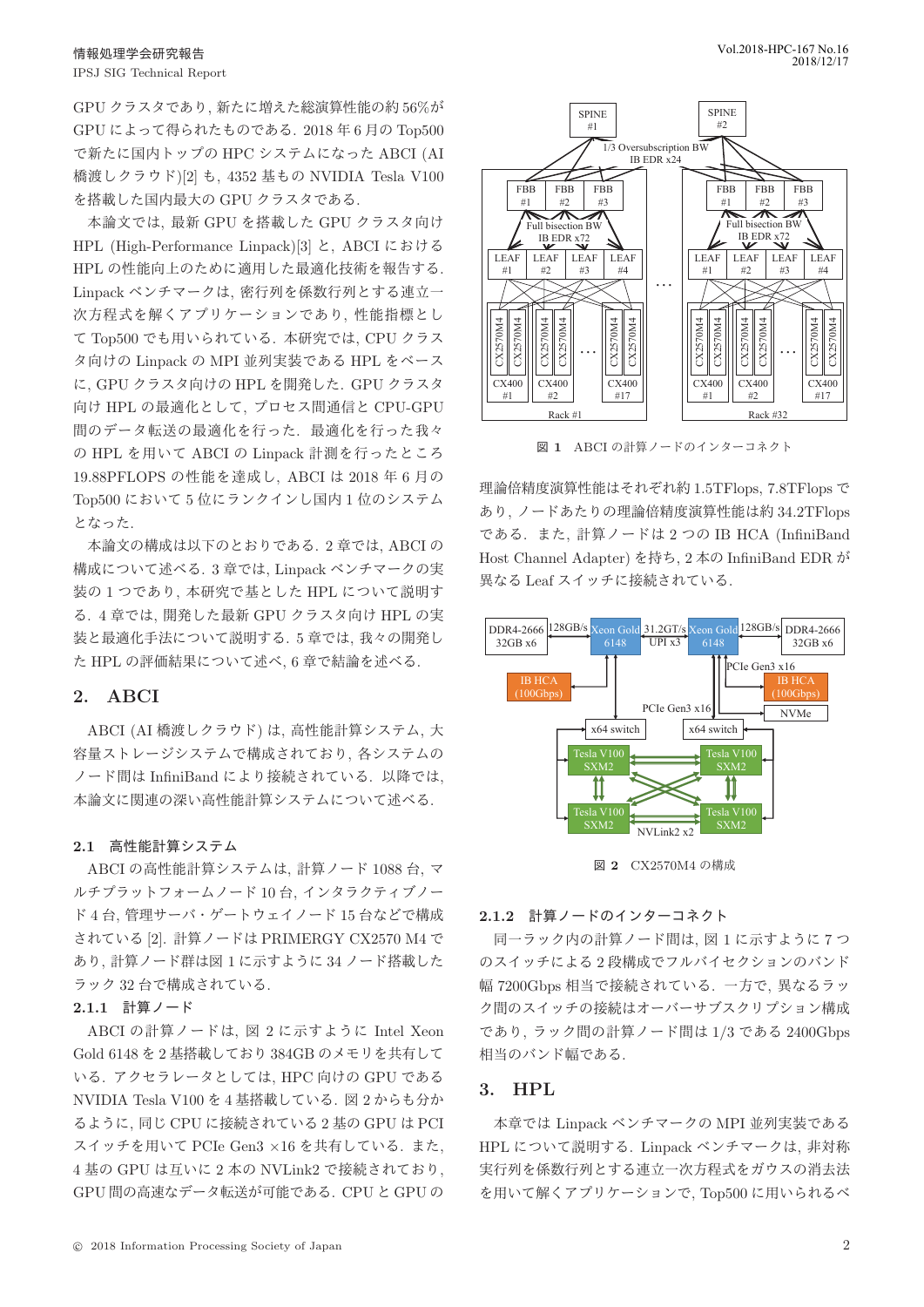ンチマークであり, HPC システムの演算性能測定に広く用 いられている. HPL は. HPC システムなどの分散メモリ型 並列計算機向けに作られた MPI 並列実装の Linpack ベン  $\tau$ マークプログラムである. HPL では  $N \times N$  の係数行列  $\&$ 乱数で生成し、 $P \times Q$  プロセスによる分散並列処理で連 立一次方程式を解く. HPL の計算は, LU 分解と後退代入 操作で構成されており、計算時間の大半を LU 分解の計算 時間が占めるため、LU 分解処理の高速化が HPL の高速化 につながる.

#### 3.1 シングルプロセスの LU 分解の流れ

はじめに、シングルプロセス  $(P \times Q = 1)$  での LU 分解 処理について説明する. HPL の LU 分解は、列パネル分解, 行交換操作、行パネル更新、残行列更新の4つの操作で構成 されている. これらの操作の流れを図 3 に示す.

列パネル分解では、入力行列の最も左の NB 列 (列パネ  $\nu$ ) の LU 分解を行う. ブロックサイズ NB は、入力パラ メータとして与えられる任意の値である。この操作は、ピ ボット選択. 行交換. 行列積など処理で構成されている. LU 分解後の列パネルのうち、上部の NB × NB の行列を行列  $U$ , 残りの行列を行列 A とする.

行交換操作では、列パネル分解のピボット選択で行った 行交換を列パネル以外の部分行列に対して行う. この操作 により、行列全体でピボット選択による行の入れ替えが完 了する.

行パネル更新では, 最も上部の NB 行 (行パネル) に対 して、行列 U を係数行列とする連立一次方程式を解く. こ の操作により、行パネル (行列 B) の LU 分解が完了する. 一般的に、行パネル更新には、数値計算ライブラリである BLAS (Basic Linear Algebra Subprograms)[4] の倍精度三 角行列ソルバー (DTRSM) を用いる.

残行列更新では、列パネル分解に伴う更新を残行列Cに 反映する. 列パネル分解と行パネル更新で得られた行列 A,  $B$  を用いて, 行列演算  $C-AB$  を計算し, 演算結果で残行  $\overline{\mathcal{D}}$   $C$  を更新する. 残行列更新には、一般的に、BLAS ライ ブラリの倍精度行列積 (DGEMM) が用いられる.

これらの4つの操作を行うと、図3に示すように列/行パ ネルの LU 分解が完了する. 得られた行列Cを次の入力行 列とし、同様の操作を繰り返し適用することで行列全体の LU 分解が完了する.

列パネル分解、行パネル更新、残行列更新のそれぞれの総 計算量は表 1 に示すようになっており,  $NB \ll N$  である ため残行列更新が LU 分解の計算時間の大半を占める. そ のため、残行列更新の行列積計算の性能が LU 分解の演算 性能を大きく左右する [5].

#### 3.2 マルチプロセスの LU 分解の流れ

マルチプロセスの場合、生成されたプロセスは  $P \times Q$ の

| 各操作の計算量<br>表 1 |                    |
|----------------|--------------------|
| 操作             | 計算量                |
| 列パネル分解         | $O(N^2 \times NB)$ |
| 行パネル更新         | $O(N^2 \times NB)$ |
| 残行列更新          | $O(N^3)$           |

 $2$ 次元のプロセス格子を形成する. 図 4 に  $3 \times 3$  のプロセ ス格子と各プロセスが保持する部分行列の例を示す. 図 4 の  $P_i(i = 0, 1, ..., 8)$  はプロセスを表す. ガウスの消去法に よる解法では、行列の左上から順に LU 分解が完了するた め、単純に入力行列をプロセス数で分割すると、プロセス 毎の計算量が大きく異なりロードインバランスが発生して しまう. このロードインバランスを緩和させるため、HPL では図 4のように分割した  $NB \times NB$ の小行列をサイク リックに各プロセスに割り当てている. 図 4の各小行列内 の数字は小行列を保持するプロセス番号を表している.

マルチプロセスでの LU 分解も、シングルプロセスと同 様の操作であるが、入力行列が複数のプロセスで分散保持 されているため、2 種類のプロセス間のデータ通信が発生 する

1つは、列パネル分解と行交換操作の Allgather 通信であ る. 行パネルを構成する行データは同じ列に属するプロセ スに分散している. 行パネルは全てのプロセスの残行列更 新で必要となるため、Allgather 通信で全てのプロセスが行 パネルを構成する行データを得る.

もう1つは、列パネル分解結果のブロードキャストであ る. 列パネル分解を行うのは行列の一番左の列パネルを保 持する1列分のプロセスのみである. しかし、全てのプロ セスが行パネル更新や残行列更新で列パネルの情報が必要 となるため、列パネル分解を行ったプロセスが、同じ行に属 するプロセスに結果をブロードキャストする. HPL では, リングアルゴリズム [6] に基づいた複数のブロードキャス トが実装されており計測するシステムに適した実装を選択 できるようになっている.

この2種類の通信の総通信量は $O(N^2(P+Q))$ である[7]. 総計算量は $O(N^3)$ であるため, 行列サイズ N が大きくな るほど HPL の実行時間のなかで通信が占める割合が小さ くなり実行効率が向上する傾向がある。

# $4.$  最新 GPU クラスタ向け HPL

本章では、開発した GPU クラスタ向け HPL について説 明する. はじめに、行列データの格納場所について述べ、プ ロセスの処理の流れと適用した最適化手法について述べる.

#### 4.1 行列データの格納場所

ABCI の計算ノードは CPU と GPU を搭載しており,  $CPU \times + 1 < GPU \times + 100$  2 種類のメモリがある. その ため、入力行列を格納するメモリの選択によって HPL は2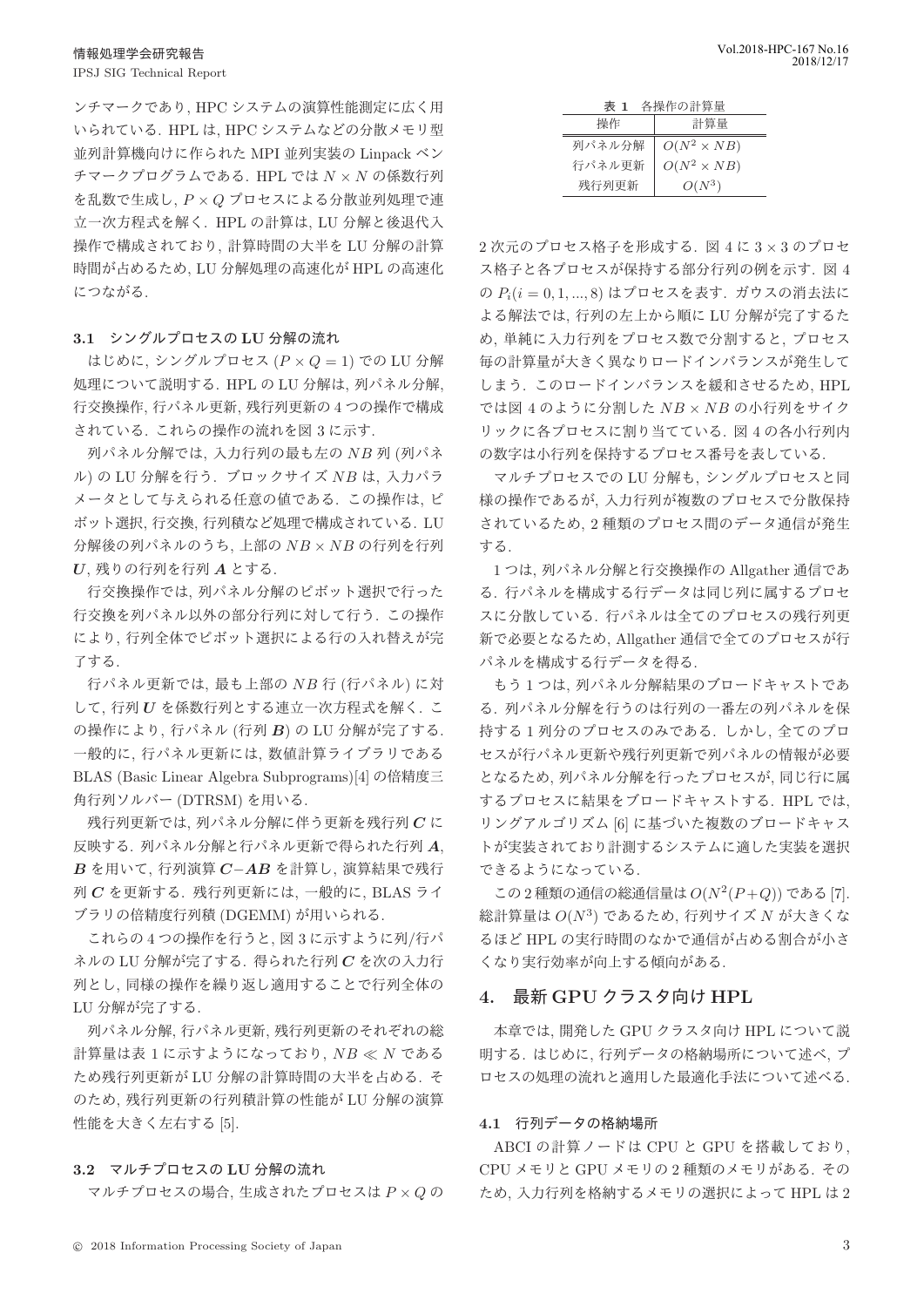

図 3 HPL の LU 分解処理の流れ





図 4 プロセス格子と行列の割り当て

# 種類に分類される.

CPU メモリに入力行列を格納する場合. CPU メモリの サイズが行列サイズを制限する. ABCI のノードの CPU メモリは GPU メモリより大きいため. CPU メモリに格納 することで行列サイズを大きくすることができる. 一方で、 ノードの演算性能の約9割が GPU の演算性能によるもの であり、最も計算量が多い残行列更新を GPU で行わなけ れば GPU の演算性能を活かすことができない. しかし, GPU で処理を行うためにはデータを GPU メモリに転送 する必要がある. そのため、CPU メモリ上に GPU メモリ サイズを超える入力行列を格納した場合. GPU での残行列 更新の度に多くのデータを転送しなければならず、データ 転送に使われる PCIe への負荷が高くなりボトルネックと なりやすい.

GPU メモリに入力行列を格納する場合、行列サイズは GPU メモリのサイズで制限される. GPU メモリのサイズ は CPU メモリより小さいため, 行列サイズを大きくする ことによる実行効率向上を図ることができない. また. 通 信時間が全体に占める割合が多くなるため、通信部分の最 適化が重要となる. しかし、GPU メモリ上に入力行列があ るため、残行列更新に伴うデータ転送は CPU メモリに行 列を格納する場合と比較し少なくなり PCIe への負荷を軽 減することができる.

入力行列を格納するメモリを決定するために、CPU メモ リに入力行列を格納した場合の残行列更新のデータ転送時 間と GPU の DGEMM の計算時間を比較する. 評価には, ABCI の計算ノードと同じ構成のサーバを用いた. ソフト ウェア環境は CUDA 9.1[8] を利用し, BLAS ライブラリは



図 5 Tesla V100 における DGEMM の計算時間とデータ転送時間 の比較

cuBLAS 9.1[9] を用いた. 残行列更新では、 $M \times NB$  行列 の行列積を計算する. また. CPU メモリに入力行列が格納 されている場合は2つの NB × M 行列と  $M \times M$  行列の  $\vec{r}$ ータ転送が必要となる。ここで  $M$ は残行列の一辺を表 す. ブロックサイズである NB は、列パネル分解やデータ 通信と残行列更新のロードバランスを考慮し、384 や 512 など行列サイズと比較して小さい値が採用されることが多 い. そこで,  $NB = 384, 512, 768, 1024$ における転送時間と 計算時間を評価する. 評価実験の結果を図5に示す. 図5 の H2D は2つの  $NB \times N$  行列  $A, B \geq M \times M$  行列  $C$  の CPU メモリから GPU メモリへの転送時間を表している. DGEMM は cuBLAS の DGEMM ルーチンによる行列演 算  $AB + C$  の計算時間を表している. 図 5 より, NB と  $M$ の値に関係なく DGEMM の計算時間よりデータ転送時間 が大きくなっている. この結果から、CPU メモリに入力行 列を格納し残行列更新の度にデータ転送を行う場合, PCIe がボトルネックとなることは明らかである. また、図2よ り ABCI の計算ノードでは2基の GPU が PCI スイッチ を介して PCIe を共有しているため、複数 GPU にデータ転 送を行う場合はより多くの転送時間が必要になる。 よって, GPU メモリに入力行列を格納する方針を採用する.

# 4.2 各プロセスの処理の流れ

我々の HPL では, 1 つのプロセスが 1 つの GPU を管理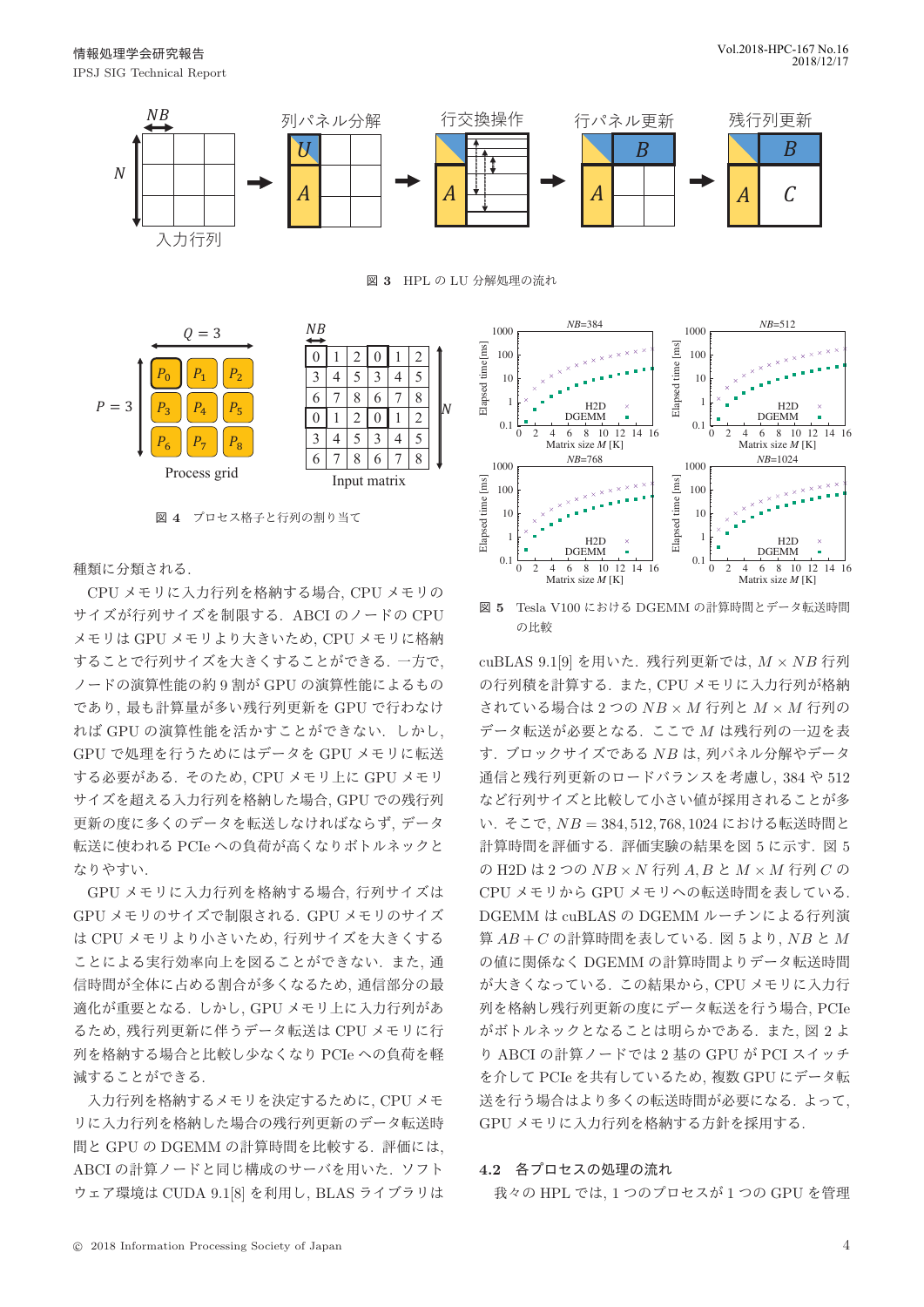するため, GPU 数とプロセス数  $(P \times Q)$  が等しくなる. 全 てのプロセスが同様の操作を実行するため、以降では1プ ロセスの動作について説明する。

| 表 2 HPL の各操作と割り当て |  |
|-------------------|--|
|-------------------|--|

| 列パネル分解   | CPU       |
|----------|-----------|
| ブロードキャスト | CPU       |
| 行交換操作    | CPU & GPU |
| 行パネル更新   | GPU       |
| 残行列更新    | GPU       |

各プロセスは, 列パネル分解, ブロードキャスト, 行交換操 作, 行パネル更新, 残行列更新の5つの操作を繰り返し実行 していく. 入力行列は GPU メモリにあるため、CPU-GPU 間のデータ転送が増加しないように各操作を表2に示すよ うに CPU と GPU で分担する. GPU が計算量が多い行パ ネル更新と残行列更新を担当し、CPU は GPU のタスク管 理とプロセス間通信が含まれる列パネル分解, 行交換操作 を担当する.

#### 4.2.1 列パネル分解

列パネル分解は、比較的小さな行列積計算と同じ列のプ ロセス間でのデータ通信を再帰的に実行する. 計算量の小 さな処理とデータ通信が繰り返されるため、列パネル分解 は列パネルを CPU メモリ上のバッファにコピーし CPU で実行する.

# 4.2.2 ブロードキャスト

列パネル分解後、プロセス格子の各行で分解結果のブロー ドキャストを行う. ブロードキャストでは, HPL に実装さ れているリングアルゴリズムを用いている. 列パネル分解 を行ったルートプロセスからいくつかのプロセスにデータ が送られ、受信したプロセスはさらに次のプロセスにデー タを送る. また、列パネル分解の結果は GPU で行う残行 列更新で必要になるため、各プロセスは受信後に GPU に データ転送を行う.

# 4.2.3 行交換操作

行交換操作は、図6に示すように行パネルを構成する行 データの抽出とプロセス間のデータ通信の2ステップで実 行される. はじめに、各プロセスは GPU メモリ上の行列 データから行パネルを構成する行を抽出し CPU メモリ上 のバッファに転送する. 各プロセスの行データの抽出が完 了すると、行パネルのデータが同じ列の各プロセスの CPU メモリ上に分散していることになる. 行パネルは残行列更 新に必要となるため、同じ列のプロセス間で Allgather 通 信を実行し、同じ列の全てのプロセスが行パネルのデータ  $k$ 得る.

# 4.2.4 行パネル更新

各プロセスが行パネルの複製を持つため、全てのプロセ スが行パネル更新を実行する. CPU メモリ上にある行パ ネルを GPU に転送し、GPU で更新を行う. 更新が完了す



图 6 行交換操作の流れ

ると、残行列更新に必要なデータが GPU 上に揃うことに なる.

# 4.2.5 残行列更新

残行列更新は、GPU メモリ上にある列パネルと行パネ ル, 残行列による DGEMM を行うことで完了する. 更新し た行列データは GPU メモリ上にあるため、次の反復で列 パネル分解を行うプロセスは CPU メモリに列パネル部分 のデータを転送する.

# 4.2.6 残行列更新のブロック化

一度に全ての残行列を更新する場合, 行交換操作の Allgather 通信が完了するまで GPU の行パネル更新と残行列 更新を行うことができない. そのため. 図 7 a に示すよう に行交換操作の Allgather 通信を実行している間 GPU は アイドル状態になってしまい性能低下につながる. この間 題を解決するために、文献 [10] でも採用されている残行列 更新のブロック化を行う. 図7bに示すように、残行列を 一定列ずつのブロックに分割しブロック毎に残行列更新を 行う. ブロック毎に行交換操作, 行パネル更新, そして, 残 行列更新を行うことで、残行列更新と次のブロックの行交 換操作をオーバーラップさせ通信時間を隠蔽する.



図 7 ブロック化残行列更新の流れ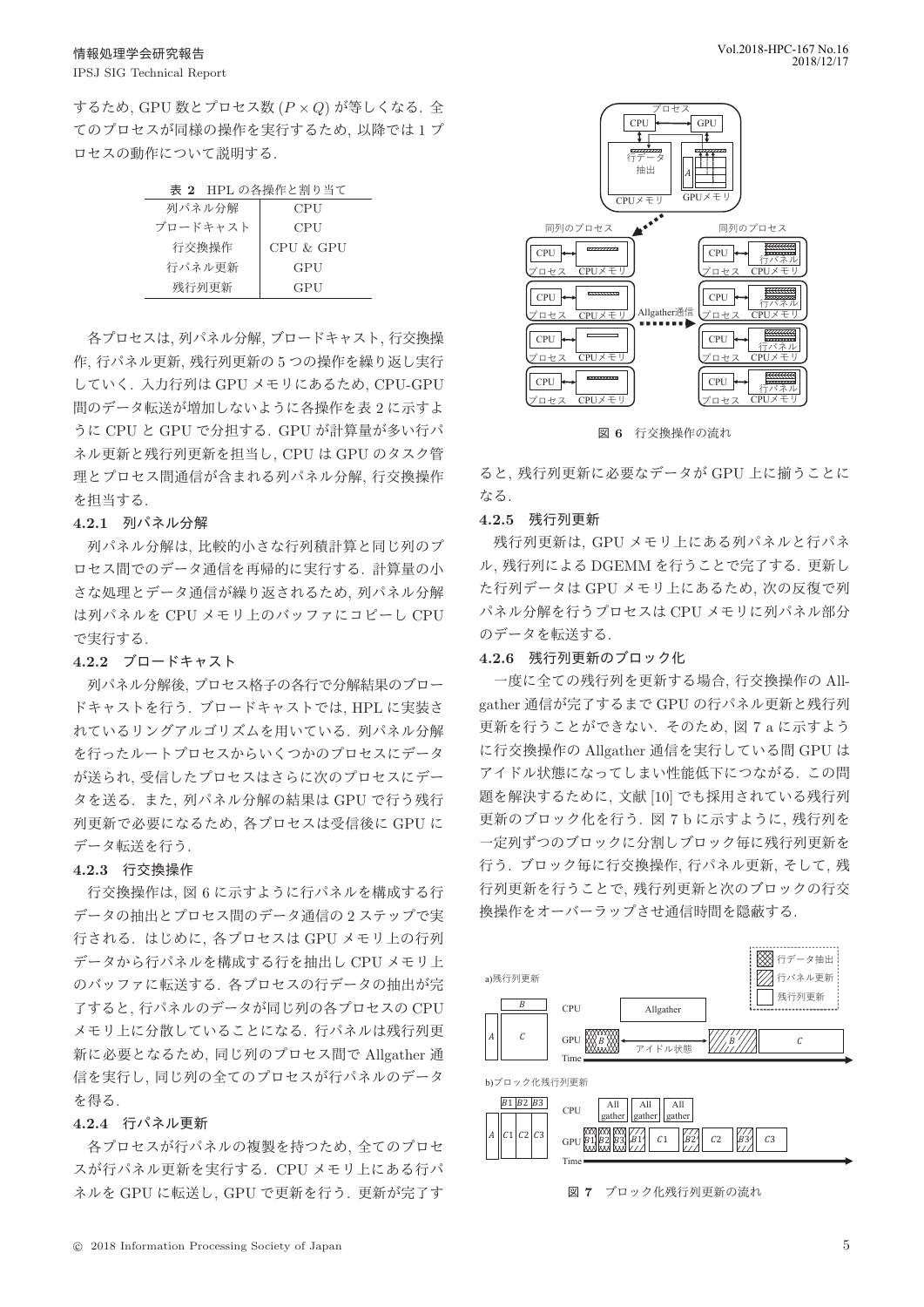#### **4.3 通信の最適化**

我々の HPL では、GPU メモリに入力行列を格納するた め行列サイズが比較的小さくなり、プロセス間通信時間が占 める割合が大きくなる. また、ABCI のような大規模 GPU クラスタでは生成するプロセス数の増加により総通信量が 増加するため、通信の最適化が HPL の性能向上において重 要となる.

通信の最適化として、ブロードキャストのパイプライン 化を行った. ブロードキャストはリングアルゴリズムで 行っており、列パネル分解を行ったプロセスから最も離れ たプロセスはデータを受信するまでに行方向のプロセス数  $Q$ に比例する時間がかかってしまう. 列パネルのデータを 受信しなければ、次の反復の行交換や行パネル更新、残行列 更新を開始することができないため、残行列更新が完了す るまでにデータを受信できなければプロセスは通信待ち状 熊になり性能低下につながる. そこで. 列パネルのデータを 一定サイズに分割しデータ通信をパイプライン化する. 一 部のデータを受信すると次のプロセスへのデータ通信を開 始できるため、送信と受信のオーバーラップが可能になる. 列パネルをパイプライン的に送信することで、全てのプロ セスが列パネルを受信するまでにかかる時間を短縮し、通 信待ちによる性能低下を軽減する.

元々の HPL のブロードキャストのデータ通信は, MPI の同期通信の MPI\_Send 関数と MPI\_Recv 関数で実装され ている. 同期通信では、送信と受信が逐次的に実行されるた めパイプライン化による送信と受信のオーバーラップが実 現できない. そのため、ブロードキャストのパイプライン 化に伴い. 非同期通信の MPI Isend 関数. MPI Irecv 関数 を用いて非同期化を行った. 通信の非同期化を行ったこと により列パネルのデータ送信と GPU メモリへ転送もオー バーラップさせることができるようになるため転送時間の 隠蔽も可能になる.

# 5. 性能評価

本章では、ABCI における開発した GPU クラスタ向け HPL の性能を報告する. ソフトウェア環境は表3に示すと おりである. ABCI の HPL 計測では, MPI ライブラリの導 入確認も行ったため2種類の OpenMPI[11] を用いた. 5.2 節でグラフ掲載している結果は MPI-1.10.2 を用いた実行 の結果である.

# 5.1 スケーラビリティ評価

4.1, 4.2 節に基づき開発した HPL のスケーラビリティを 評価する. 図 8 に異なるノード数における HPL の実行効 率を示す. 実行効率は, GPU の理論演算性能 (7.8TFlops) と使用した GPU 数の積を 100%としたときの HPL の達成 Flops の割合である. 本評価で用いる HPL には、通信の最 適化は適用していない. 我々の HPL では,  $P < Q$  のプロ

| 表 3 ソフトウェア環境    |                                         |  |
|-----------------|-----------------------------------------|--|
| <b>MPI</b>      | OpenMPI-1.10.2, 1.10.7                  |  |
| <b>CUDA</b>     | $CUDA$ 9.1                              |  |
| <b>BLAS</b>     | Intel MKL 2018 Update 2, cuBLAS 9.1     |  |
| Compiler        | icc $18.0.0$ , nvcc $9.1.85$            |  |
| Compile options | -fomit-frame-pointer -O3 -funroll-loops |  |
| (icc)           | -fopenmp -restrict -xCORE-AVX512        |  |
| Compile options | --compiler-options -fno-strict-aliasing |  |
| (nvec)          | $-arch = compute_70$                    |  |
|                 | $-code=compute_70, sm_70$               |  |

セス格子が  $P > Q$  の格子より性能が高くなる傾向がある ため、図 8 の計測には  $P < Q$  となるプロセス格子を採用し ている. この傾向は、行交換操作におけるプロセス間通信 のレイテンシが関係していると考えられる.  $P > Q$  のプロ セス格子の場合, 同列のプロセス数が増加するため行交換 操作にかかる時間が増加する. 1回のブロック残行列更新 が終わるまでに行交換操作が完了しなければ GPU がアイ ドル状態になってしまう. そのため、行交換操作はレイテ ンシを小さくする必要があり、列方向のプロセス数が増加 するとボトルネックとなりやすい.

図 8 より、ノード数が増加すると実行効率が著しく低下 することが分かる. 1 ノードの HPL の実行効率は約 68.9% であるのに対して、図8の計測で最もノード数が多い 900 ノード実行の効率は約 45.1%まで低下した. ノード数増加 による実行効率低下は、プロセス間通信にかかる時間の増 加が原因であると考えられる. 我々の HPL では CPU と GPUが非同期に処理を実行しており、行交換操作だけでな くブロードキャストも残行列更新等の GPU タスクの実行 で隠蔽できるように設計している. しかし、我々の HPL は 行列を GPU メモリに格納するため、行列サイズは小さく なり通信時間が残行列更新などの計算時間に対して占める 割合は大きくりやすい. また、ノード数の増加によりプロ セス格子が大きくなることで総通信量も増加する. プロセ ス格子の形状が  $P < Q$  であるため、行方向のプロセス数が 多くなりやすく、ブロードキャストにかかる時間が増加し 通信の隠蔽が困難になったと考えられる.

#### 5.2 全ノードでの性能評価

ABCI の全 1088 ノードを用いた異なるプロセス格子に よる性能の変化と通信の最適化による性能向上の評価を行 う. 全ノード実行では GPU の上限周波数を設定している. GPU の周波数設定をしない場合, 周波数のばらつきが大 きくなることによるロードインバランスが生じるため、上 限周波数を設定し GPU 間の周波数のばらつきを軽減して ιΩ.

#### 5.2.1 異なるプロセス格子形状における性能評価

図 9 は異なるプロセス格子における HPL の性能を示し ている. 本計測においても、通信の最適化を適用していない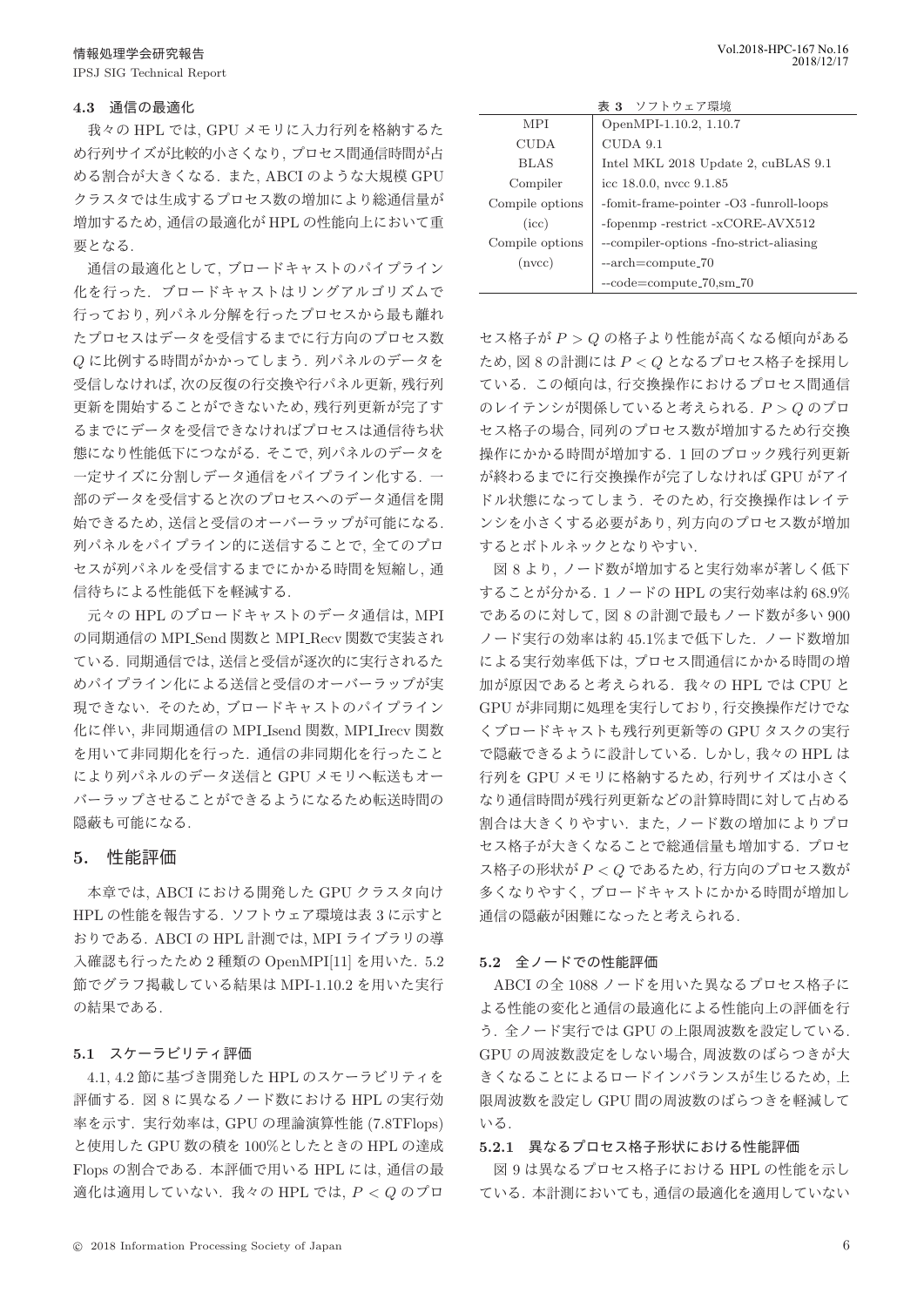

HPL を用いた. 行列サイズ  $N$  は 291806, ブロックサイズ  $NB$ はこれまでの計測で最も性能が良い 288 を採用した. また. 元々の HPL に実装されているブロードキャストの アルゴリズムに関してもこれまでの計測で最も性能がよい 1ringM を選択した. 我々の HPL は、プロセス格子 64 × 68  $O$ ときに 15.63PFlops,  $32 \times 136$  のときに 18.21PFlops を 達成した. プロセス格子 16 × 272 の実行も行ったが明らか な性能低下がみられたため計測を途中で打ち切った. 通信 コストが最も小さくなる正方形のプロセス格子で性能が低 くなったのは, 5.1 節と同じく行交換操作がボトルネックに なったと考えられる. また、プロセス格子 16 × 272 は行交 換操作のレイテンシがより小さくなるが、総通信量が増加 するため性能が低下したと考えられる. これらの結果より, 以降の計測は 32 × 136 のプロセス格子で行った.





# 5.2.2 通信最適化の評価

4.3 節で述べた通信の最適化を適用することでの性能向 上を評価する。全ノード実行における通信の最適化の有 無による性能の変化を図 10 に示す. 行列サイズ、ブロッ クサイズとブロードキャストアルゴリズムは5.2.1 節と同 じ設定である。通信の最適化適用前の最高性能は図 10の based-HPL に示す 18.21PFlops であった. 一方で、通信の 最適化を適用した場合の性能は図 10 の opt-HPL に示す 19.04PFlops であり, 通信の最適化を適用することで 4.5% の性能向上が得られた.



ブロードキャストの最適化を行ったため、ブロードキャ ストの実装の違いによる性能比較を行う. 図 11 は HPL に実装されているリングアルゴリズムベースのブロード キャスト実装である 1ring, 1ringM, 2ring, 2ringM におけ る我々の HPL の性能を表している. 行列サイズとブロッ クサイズは, 5.2.1 節と同じ設定である. 図 11 より, 1ring が 19.34PFlops と最も性能が高く通信の最適化と相性が良 かった.



図 11 異なるブロードキャストアルゴリズムの性能比較

ブロードキャストに 1ring を選択し、パイプラインの分 割サイズや残行列更新のブロックサイズ等のパラメータ探 索を行った. その結果, 我々の HPL は ABCI の全ノード計 測において 19.88PFlops の性能を達成した.

# **6.** おわりに

本論文では、大規模 GPU クラスタにおける Linpack ベ ンチマーク性能向上のための最適化技術と ABCI における 性能評価の結果について報告した. 最新の GPU クラスタ